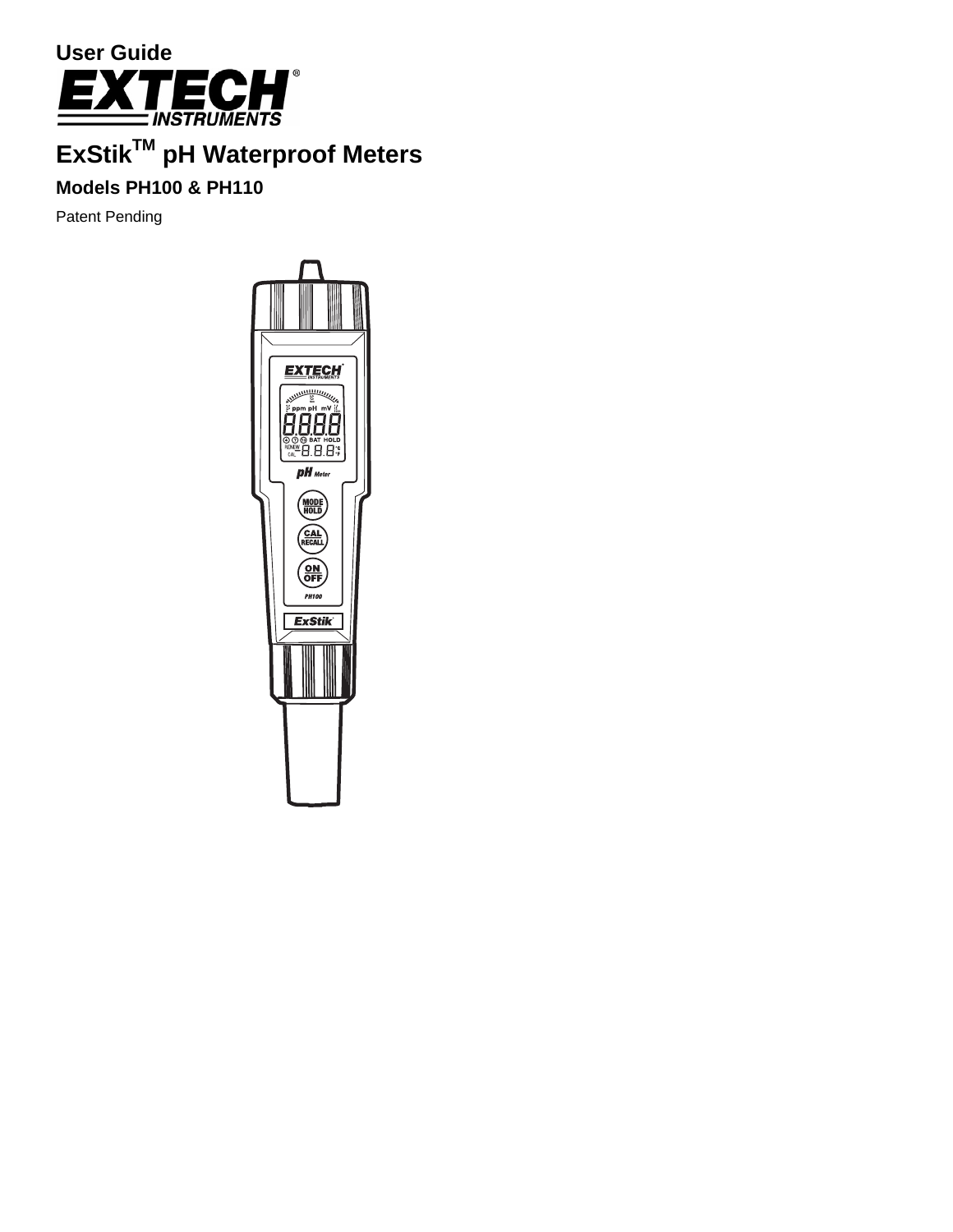# *ExStikTM Description*

#### **Front Panel Controls**

- 1. Battery compartment cap
- 2. LCD Display
- 3. MODE / HOLD button
- 4. CAL / RECALL button
- 5. ON/OFF button
- 6. Electrode collar
- 7. Electrode (refillable on PH110)

(Electrode cap is not shown)



#### **Display**

- 1. Bargraph reading
- 2. Measurement reading
- 3. BAT (low battery) and HOLD (data hold) indicators
- 4. Temperature display
- 5. Bargraph scale designations
- 6. Units of measure
- 7. Calibration indicators
- 8. RENEW and CAL indicators

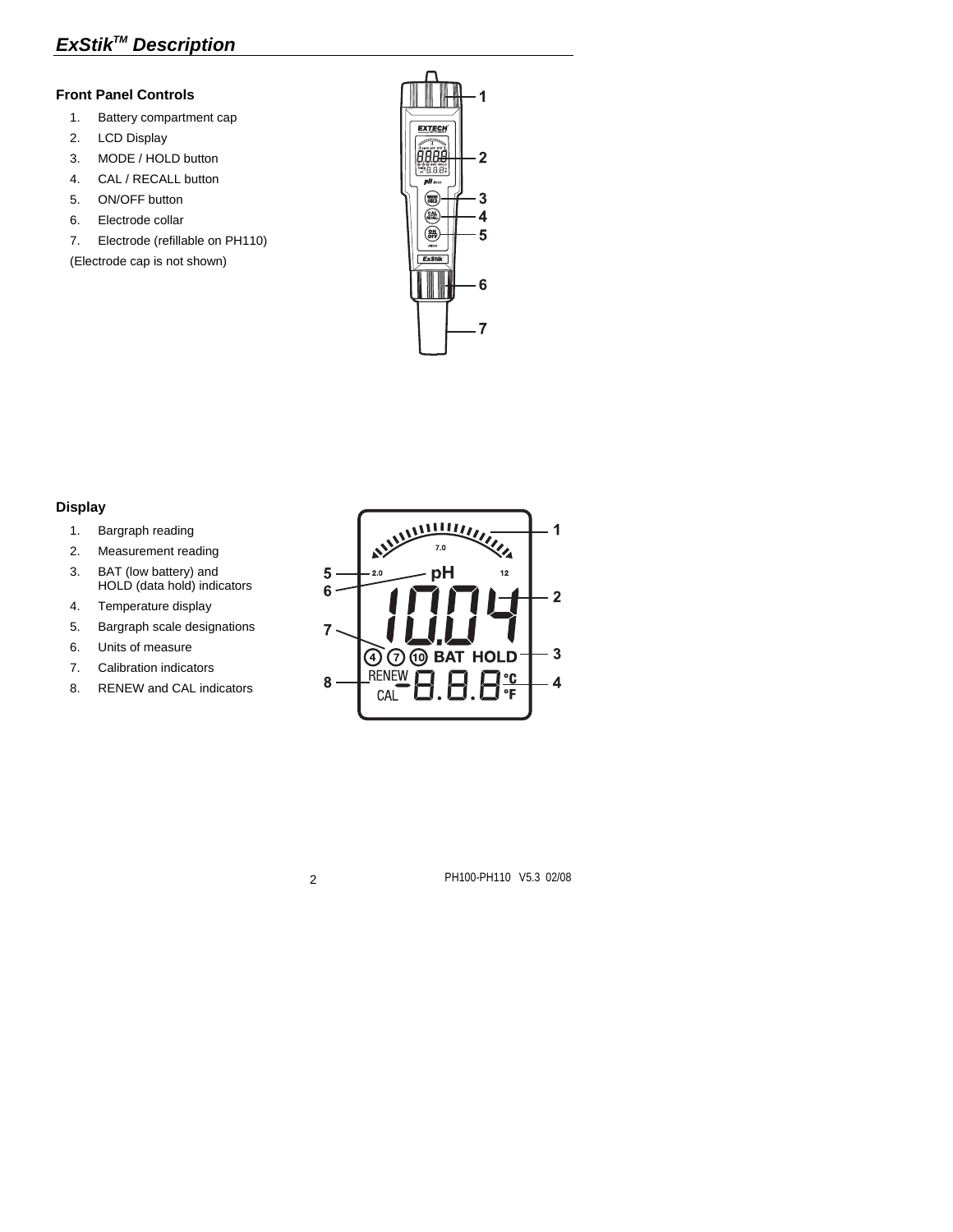### *Overview*

#### **pH Overview**

pH is a unit of measure (ranging from 0 to 14pH) indicating the degree of acidity or alkalinity of a solution. pH tests are the most commonly performed measurements in water analysis and reports the negative log of the hydrogen ion activity of a solution which is an indicator of acidity or alkalinity. Solutions with a pH less than 7 are considered acidic, solutions with a pH higher than 7 are known as bases, and solutions with a pH of exactly 7 are neutral.

The pH scale is logarithmic so, for example, if sample A is 1 pH less than Sample B, this means that Sample A is 10 times more acidic then Sample B. A difference of 1 pH represents a ten-fold difference in acidity.

#### **Getting Started**

- For new meters, remove the battery cap and then remove the battery insulating strip.
- Remove the cap from the bottom of the  $ExStik^{\text{TM}}$  to expose the electrode glass surface and reference junction
- Before first use or after extended storage, soak the electrode (with its cap removed) in a pH 4 solution for about 10 minutes
- White KCL crystals may be present in the cap. These crystals will dissolve in the soak or they can be simply rinsed with tap water
- Always calibrate close to the expected measurement value
- A sponge is located in the electrode protective cap. Keep this sponge soaked with a pH 4 solution to preserve Electrode life during storage

#### **Replacing Electrodes**

The  $ExStik^{TM}$  is shipped with an electrode attached. Electrode life is limited and is dependent on (among other factors) frequency of use and care. If the electrode needs to be replaced, follow these steps for removing and connecting electrodes. Note that the PH110 has a refillable electrode and the PH100 does not.

- 1. To remove an electrode, unscrew and completely remove the electrode retaining collar.
- 2. Gently rock the electrode from side to side, pulling it away from the meter, until it disconnects.
- 3. To attach an electrode, carefully plug the electrode into the meter socket (note that the electrode connector is keyed, ensuring proper connection).
- 4. Secure the electrode in place by tightly turning the collar in place. (a rubber gasket seals the electrode with the meter).

#### **Automatic Electrode Recognition**

When the ExStik™ is turned on, it recognizes the type of electrode that is connected and displays the appropriate unit of measure. Attach electrode before turning the  $ExStik^{TM}$  on.

#### **Powering the ExStik™**

If the batteries are weak, the 'BAT' indicator appears on the LCD. Press the ON/OFF key to turn the  $ExStik^{TM}$  on or off. The auto power off feature shuts the  $ExStik^{TM}$  off automatically after 10 minutes of inactivity to preserve battery life.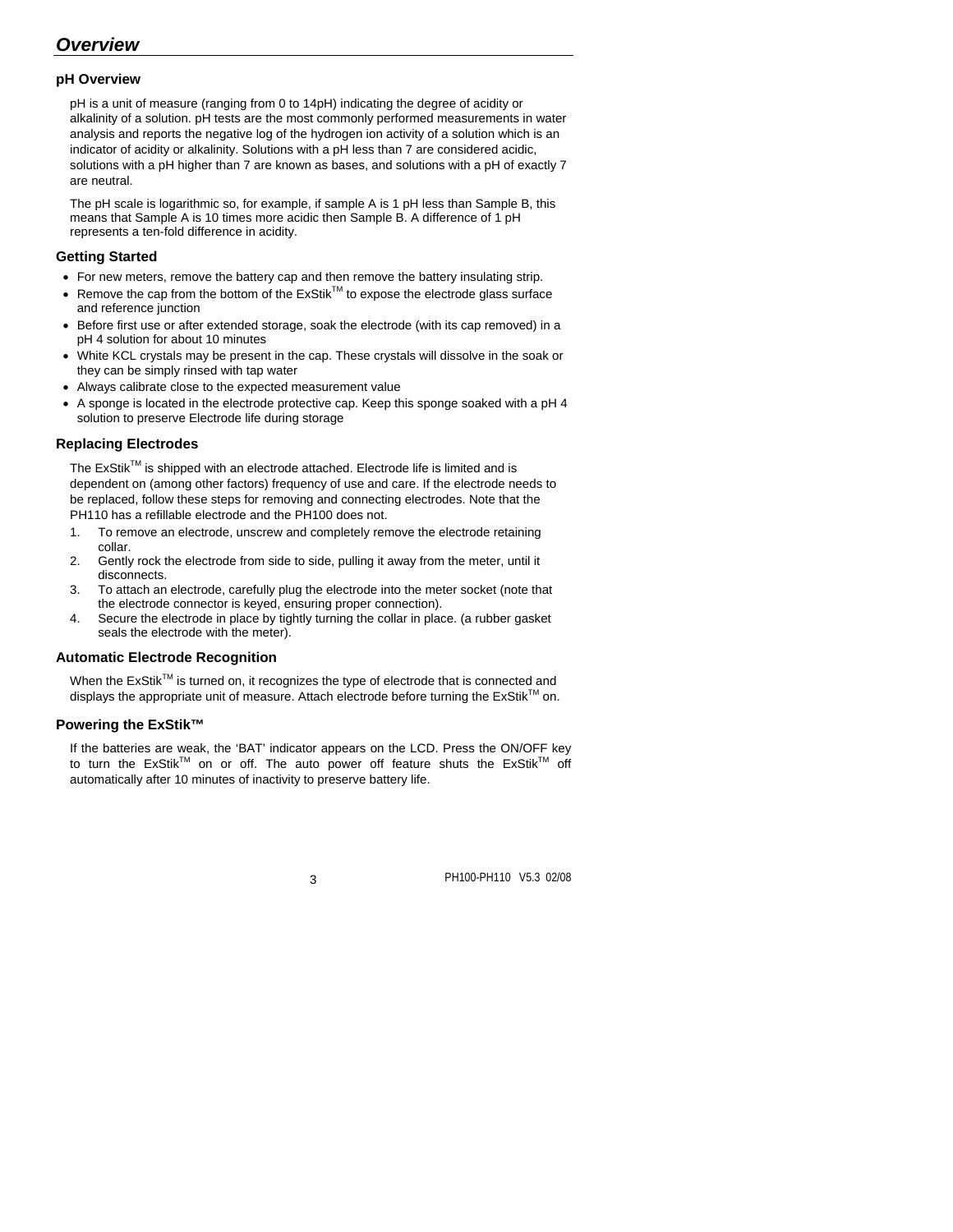# *Operation*

#### **Overview**

When the electrode is placed in a solution, the main display and bargraph indicate the pH reading while the lower display reads temperature (readings flash until they have stabilized). The bargraph is 'center zero', i.e. at pH 7 there is no display. As the pH rises, the bar moves from the center to the right. If the pH drops, the bar moves from the center to the left.

#### **pH Calibration (1, 2, or 3 points)**

A two point calibration with a buffer of 7 plus 4 or 10 (whichever is nearest to the expected sample value) is always recommended. A one point calibration (choose the value closest to the expected sample value) is also valid. For best accuracy, always calibrate at the sample temperature.

- 1. Place the electrode into a buffer solution (4, 7, or 10) and momentarily press the CAL key. pH 7 should be calibrated first, then 4 and/or 10 pH.
- 2. The ExStik<sup>TM</sup> automatically recognizes the solution and calibrates itself to that value. Note: If the solution is more than 1pH off from the 4, 7, or 10pH standard, the ExStikTM will assume an error and abort the calibration. CAL and END will be displayed.
- 3. During calibration, the pH reading flashes on the main display.
- 4. When calibration is complete, the  $ExStik^{TM}$  automatically displays 'END' and returns to normal operation mode.
- 5. The appropriate circled indicator, , or will appear on the LCD when a calibration has been completed. The calibration data is stored until a new calibration is performed.
- 6. For a two or three point calibration, repeat steps 1-4.
- Note: Always turn the meter off and then on before calibrating to allow sufficient time to complete the calibrations during one power cycle. If the meter auto powers off during calibration the calibrations remain valid, but new calibrations will turn the circled indicators off.

#### **Changing the Displayed Temperature Units**

Press and hold the CAL button for approx. 3 seconds. The <sup>o</sup>C or <sup>o</sup>F icon will change first and the numerical temperature value will change *after* the button is released. If the Calibration mode is accidentally accessed 'CAL' appears on the LCD. Simply turn the ExStik™ off and start again.

#### **Data Hold**

Momentarily press the MODE button to freeze the current reading. The HOLD display icon will appear along with the held reading. The held reading will also be stored in memory. Momentarily press the MODE key to return to normal operation.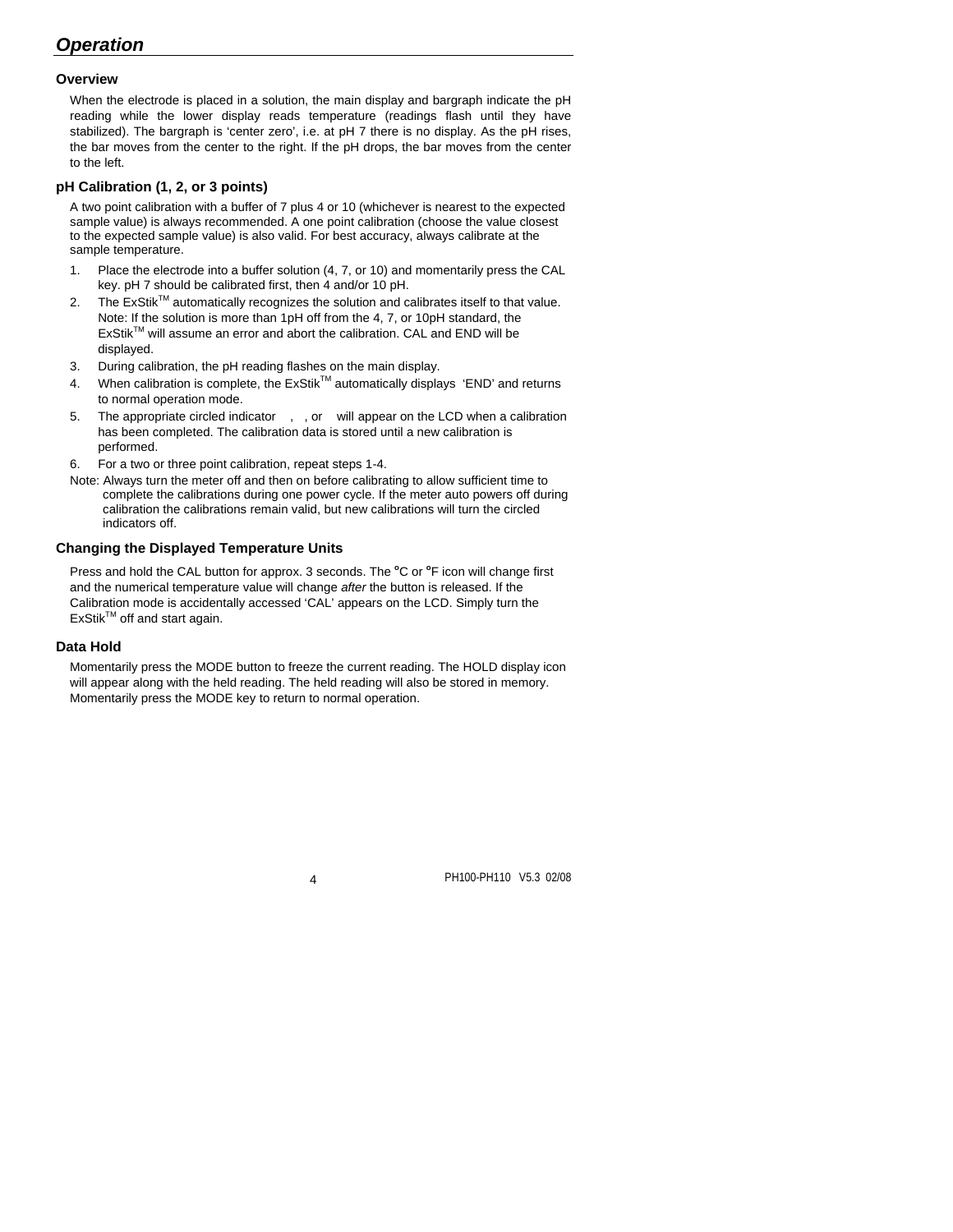#### **15-Storing Readings into Memory**

- 1. Momentarily press the MODE button to store a reading. The LCD will briefly display the memory location number and then the value stored (Data Hold will activate).
- 2. Momentarily press MODE again to return to normal operation.
- 3. Repeat step 1 to store the next reading and so on.
- 
- 4. After 15 readings are stored the ExStik™ will return to memory location 1 and start overwriting existing data with newly stored data.

#### **Recalling Stored Readings**

Note: Check that the HOLD symbol is not displayed. If it is, exit the HOLD function by momentarily pressing the MODE button.

- 1. Momentarily press the CAL button and then press the MODE button immediately after CAL is displayed; the storage location number (1 through 15) will flash. If the CAL mode is accidentally accessed (display flashing), press the CAL button again to exit.
- 2. The last reading stored will be displayed first. To advance through the stored readings, momentarily press the MODE button. The location number is displayed first, followed by the reading stored in that location.
- 3. To exit the recall mode, momentarily press the CAL button and the  $ExStik^{TM}$  will return to normal operation.

#### **CAL Reminder Display**

When the  $ExStik^{TM}$  is turned on in the pH mode for the 15th time without recalibration, the 'CAL' icon appears on the LCD indicating that the ExStikTM may require calibration. Some applications may require recalibration of the electrode more frequently than others. The CAL display is simply a reminder and will turn off when the pH electrode is recalibrated.

#### **RENEW Display**

A flashing 'RENEW' warning indicates that the probe may be nearing the end of its useful life. If cleaning or recalibration does not cause the RENEW icon to disappear, replace the electrode. The RENEW display appears when the output of the pH electrode fails a diagnostic test.

#### **Considerations**

- If the unit appears to be locked (display frozen) it is possible that the Data Hold mode has been inadvertently accessed by pressing the MODE button. Simply press the MODE button again or turn the meter off and restart if the display appears frozen.
- If the meter does latch up and no button presses revive it, remove the batteries, push the ON button for 3 seconds and then reinsert the batteries.
- Note that if the batteries are removed, any stored readings will be discarded. Also, the user calibration data for pH will be cleared. New user pH calibration data is required. Factory calibration data for all models will be retained, however.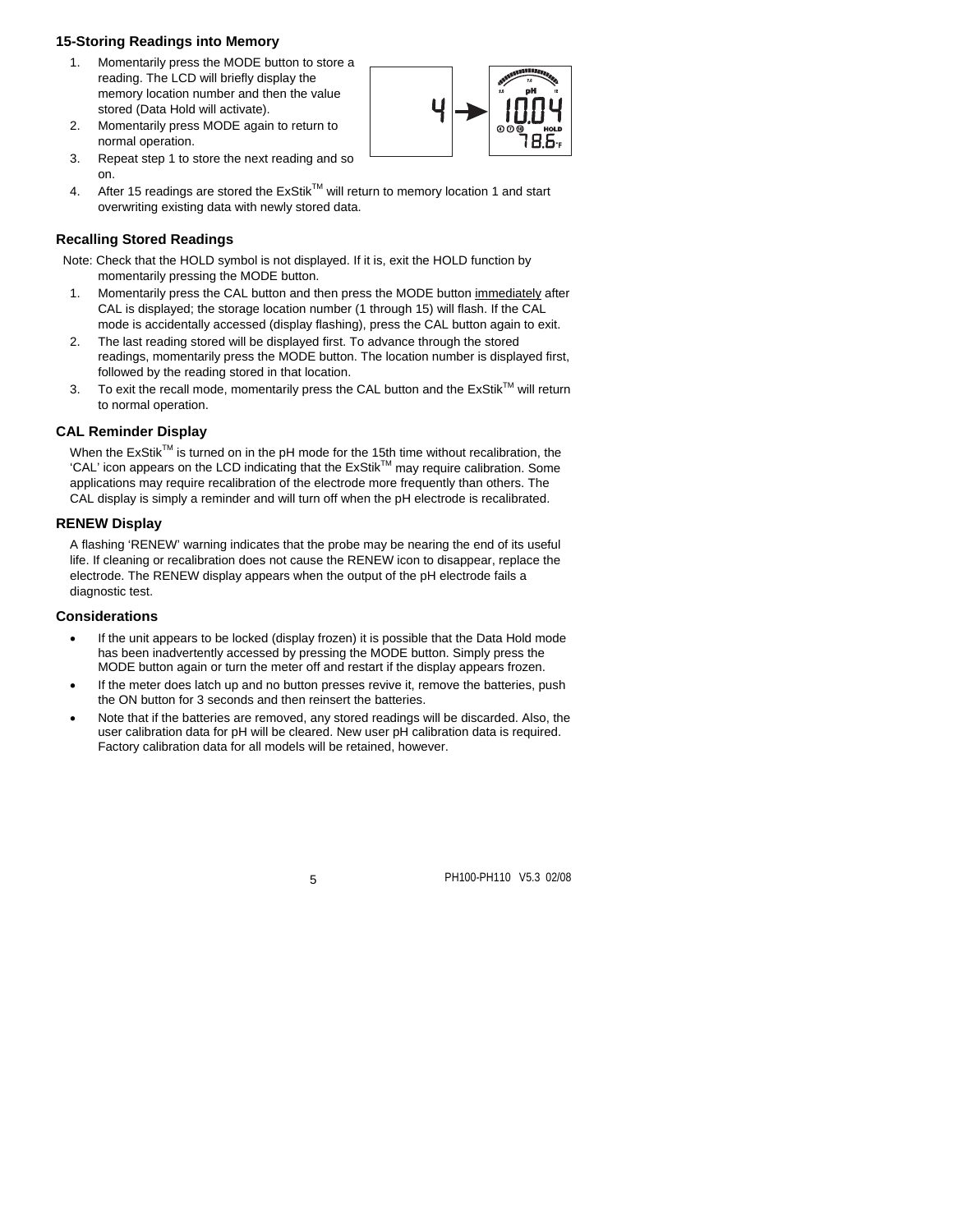## *Battery Replacement*

- 1. Twist off the battery compartment cap
- 2. Replace the four (4) 2032 batteries observing polarity.
- 3. Replace the battery compartment cap



# *pH Electrode Refilling (pH110/115 refillable electrode only)*

The refillable electrode does not need to be detached from the body of the ExStik<sup>TM</sup> in order to perform the refilling procedure. Refillable electrodes (PH115) have a removable reference junction (slotted) and the word REFILLABLE on the side of the electrode housing.



#### **Removing the Reference Junction**

The removal tool supplied with the PH113 Refill Kit is used to remove the reference junction from the sensing surface of the electrode. If the reference junction does not have slots for the 'teeth' of the removal tool to lock onto, the electrode is NOT refillable.



**Junction removal tool**



**Reference junction**

Holding the electrode upside down, unscrew and remove the reference junction using the removal tool.

#### **Filling the Electrode**

- 1. Once the reference junction  $\mathbb{C}$  is removed, fill the cavity with the refill solution supplied in the Refill Kit.
- 2. Replace the reference junction using the removal/installation tool. (Spare junctions are provided if needed).

#### **Filling Solution**

The supplied container includes 15ml of filling solution. There is enough solution for 4 to 5 refills. Use only the supplied solution for refilling the electrode.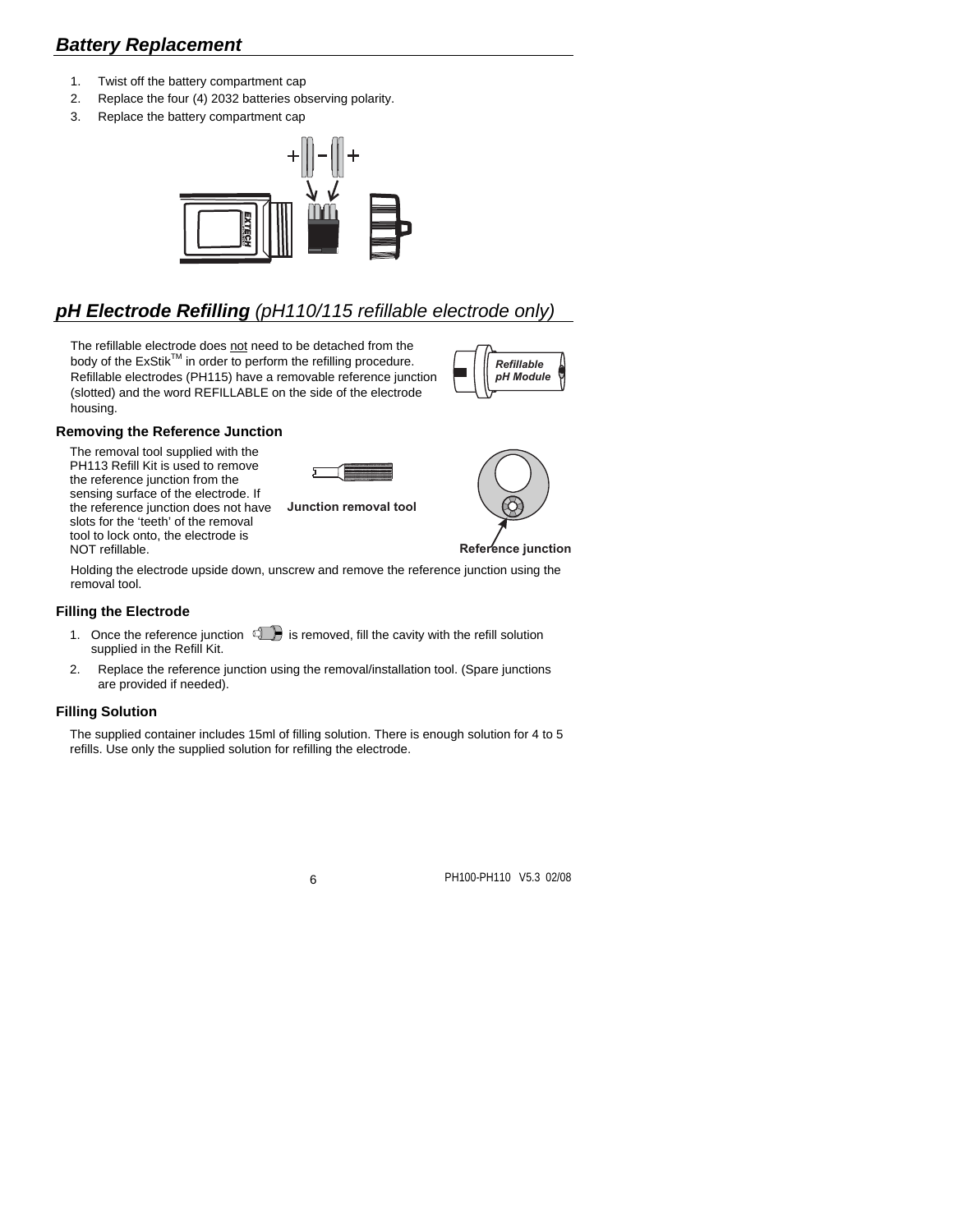# *Specifications*

| Display                       | Multifunction LCD with Bargraph                                                                       |
|-------------------------------|-------------------------------------------------------------------------------------------------------|
| Operating conditions          | 32 to 122 <sup>°</sup> F (0 to 50 <sup>°</sup> C) / < 80% RH                                          |
| Range and Accuracy            | 0.00 to 14.00 / $\pm$ 0.01pH typical                                                                  |
| Temp. Compensation            | Automatic from 32 to $194^{\circ}F$ (0 to $90^{\circ}C$ )                                             |
| <b>Temperature Range</b>      | 23 to $194^{\circ}F$ (-5 to $90^{\circ}C$ )                                                           |
| <b>Temperature Resolution</b> | 0.1 $^{\circ}$ up to 99.9 then 1 $^{\circ}$ thereafter                                                |
| <b>Temperature Accuracy</b>   | $\pm$ 1.8 <sup>o</sup> F / 1 <sup>o</sup> C [from 23 to 122 <sup>o</sup> F (-5 to 50 <sup>o</sup> C)] |
|                               | $\pm$ 5.4°F / 3°C [from 122 to 194°F (50 to 90°C)]                                                    |
| Measurement storage           | 15 tagged (numbered) readings                                                                         |
| Power                         | Four (4)CR2032 button batteries                                                                       |
| Low battery indication        | 'BAT' appears on the LCD                                                                              |
| Auto power off                | After 10 minutes of inactivity                                                                        |
| <b>Dimensions</b>             | 35.6x172.7x40.6mm (1.4x6.8x1.6"); 110q (3.85oz)                                                       |

#### **Optional Accessories**

- Tripak buffers with 4, 7 & 10 pH capsules (6 each) plus two rinsing solutions (Part Number: PH103)
- pH 4.01 buffer, pint, (Part Number PH4-P)
- pH 7.00 buffer, pint, (Part Number PH7-P)
- pH 10.00 buffer, pint, (Part Number PH10-P)
- Spare pH Electrode non-refillable (Part Number: PH105)
- Spare pH Electrode refillable (Part number PH115)
- Electrode Refill solution (Part number PH113)
- Spare ORP electrode (Part Number: RE305)
- Spare Chlorine electrode (Part Number: CL205)
- Weighted base with 5 solution cups (Part Number: EX006)

**Note**: If the unit is to be converted for ORP or Chlorine use by attaching the proper electrode, please visit www.extech.com to download the proper User Guide